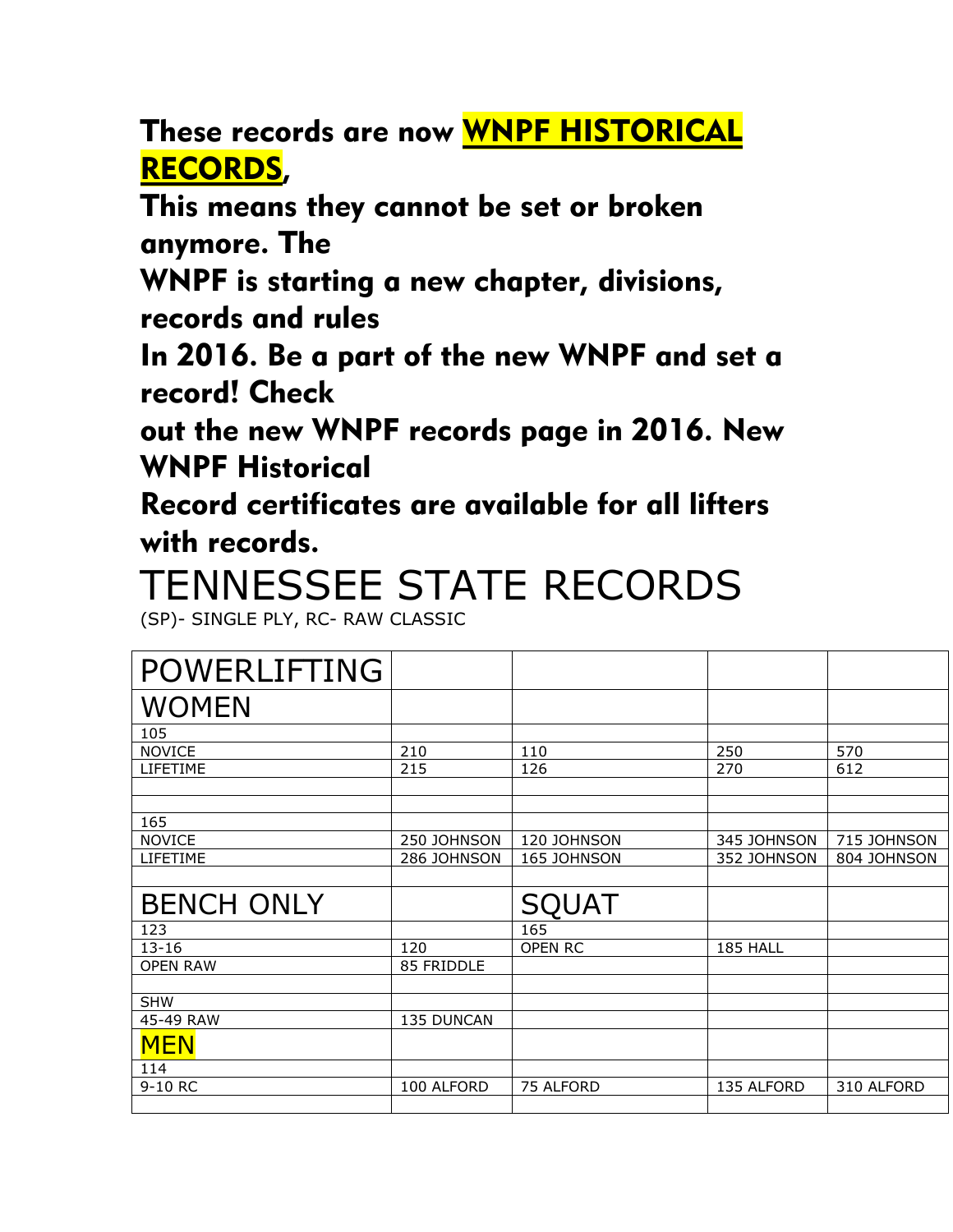| 123                  |                          |                          |                          |                            |
|----------------------|--------------------------|--------------------------|--------------------------|----------------------------|
| $11-12$ (SP)         | 185 ALFORD               | 95 ALFORD                | 190 ALFORD               | 470 ALFORD                 |
|                      |                          |                          |                          |                            |
| 132                  |                          |                          |                          |                            |
| 11-12 SP             | 240 ALFORD               | 125 ALFORD               | 260 ALFORD               | 625 ALFORD                 |
|                      |                          |                          |                          |                            |
| 148                  |                          |                          |                          |                            |
| 13-16 (SP)           | 300 ALFORD               | 170 ALFORD               | 330 ALFORD               | 800 ALFORD                 |
| <b>OPEN</b>          | 480                      | 280                      | 500                      | 1260                       |
|                      |                          |                          |                          |                            |
| 165                  |                          |                          |                          |                            |
| SPECIAL OLYMPIAN     | 230                      | 190                      | 290                      | 710                        |
| 17-19 RC             | 319 OWLE                 | 231 OWLE                 | 451 OWLE                 | 1003 OWLE                  |
| 50-54 (SP)           | 375                      | 280 GARAFOLA             | 415                      | 1055                       |
|                      | <b>GARAFOLA</b>          |                          | <b>GARAFOLA</b>          | <b>GARAFOLA</b>            |
| 55-59 (SP)           | 320                      | 270 GARAFOLA             | 425                      | 1015                       |
|                      | <b>GARAFOLA</b>          |                          | <b>GARAFOLA</b>          | <b>GARAFOLA</b>            |
| 181                  |                          |                          |                          |                            |
| 13-16 (SP)           | 425 ALFORD               | 250 ALFORD               | 440 ALFORD               | 1115 ALFORD                |
| <b>JUNIOR RAW</b>    | <b>480 OWLE</b>          | 310 OWLE                 | <b>505 OWLE</b>          | 1295 OWLE                  |
| LIFETIME             | 535 SESLER               | 305 SESLER               | 507 SESLER               | 1344 SESLER                |
|                      |                          |                          |                          |                            |
|                      |                          |                          |                          |                            |
| 198                  |                          |                          |                          |                            |
| 13-16 (SP)           | 500 ALFORD               | 315 ALFORD               | 450 ALFORD               | 1265 ALFORD                |
| $17 - 19$            | 560                      | 370                      | 500                      | 1430                       |
| <b>OPEN RC</b>       | 500 ARENA                | <b>340 GANN</b>          | 565 ARENA                | 1365 ARENA                 |
| $50-54$ (SP)         | 365 GILBERT              | 255 GILBERT              | 430 GILBERT              | 1050 GILBERT               |
| LIFETIME RC          | 512 BISHOP               | 400 BISHOP               | 578 BISHOP               | 1471 BISHOP                |
|                      |                          |                          |                          |                            |
| 220                  |                          |                          |                          |                            |
| <b>NOVICE</b>        | 620                      | 400                      | 630                      | 1650                       |
| LIFETIME             | 661                      | 369                      | 650                      | 1680                       |
| 40-44 RC             | 275<br>LINGINFELTER      | 265 LINGINFELTER         | 365<br>LINGINFELTER      | 905<br>LINGINFELTER        |
|                      |                          |                          |                          |                            |
| 275                  |                          |                          |                          |                            |
| 40-44 (SP)           | 400                      | 300                      | 515                      | 1315                       |
| <b>NOVICE RC</b>     | 385 TOLBERT              | 250 TOLBERT              | 415 TOLBERT              | 1050                       |
|                      |                          |                          |                          | <b>TOLBERT</b>             |
| LIFETIME (SP)        | 450 CHERRY               | 450 CHERRY               | 555 CHERRY               | 1455 CHERRY                |
| <b>OPEN RC</b>       | 500 COLLINS              | 375 COLLINS              | 655 COLLINS              | 1530 COLLINS               |
|                      |                          |                          |                          |                            |
| <b>SHW</b>           |                          |                          |                          |                            |
| 17-19 RC             | 350                      | 225 GARAFOLA             | 350                      | 925                        |
|                      | <b>GARAFOLA</b>          |                          | <b>GARAFOLA</b>          | <b>GARAFOLA</b>            |
| NOVICE RC            | 600 CRISMAN              | 385                      | 570 CRISMAN              | 1515                       |
|                      |                          |                          |                          | CRISMAN                    |
| <b>SUBS</b>          | 740 JOHNSON              | 495 JOHNSON              | 635 JOHNSON              | 1870                       |
|                      |                          |                          |                          | <b>JOHNSON</b>             |
| <b>OPEN</b><br>45-49 | 639 INGRAM<br>639 INGRAM | 468 INGRAM<br>468 INGRAM | 635 INGRAM<br>635 INGRAM | 1746 INGRAM<br>1746 INGRAM |
| OPEN RC              | 720 JOHNSON              | 435 JOHNSON              | 645 JOHNSON              | 1800                       |
|                      |                          |                          |                          | <b>JOHNSON</b>             |
| 40-44 RC             | 720 JOHNSON              | 435 JOHNSON              | 645 JOHNSON              | 1800                       |
|                      |                          |                          |                          |                            |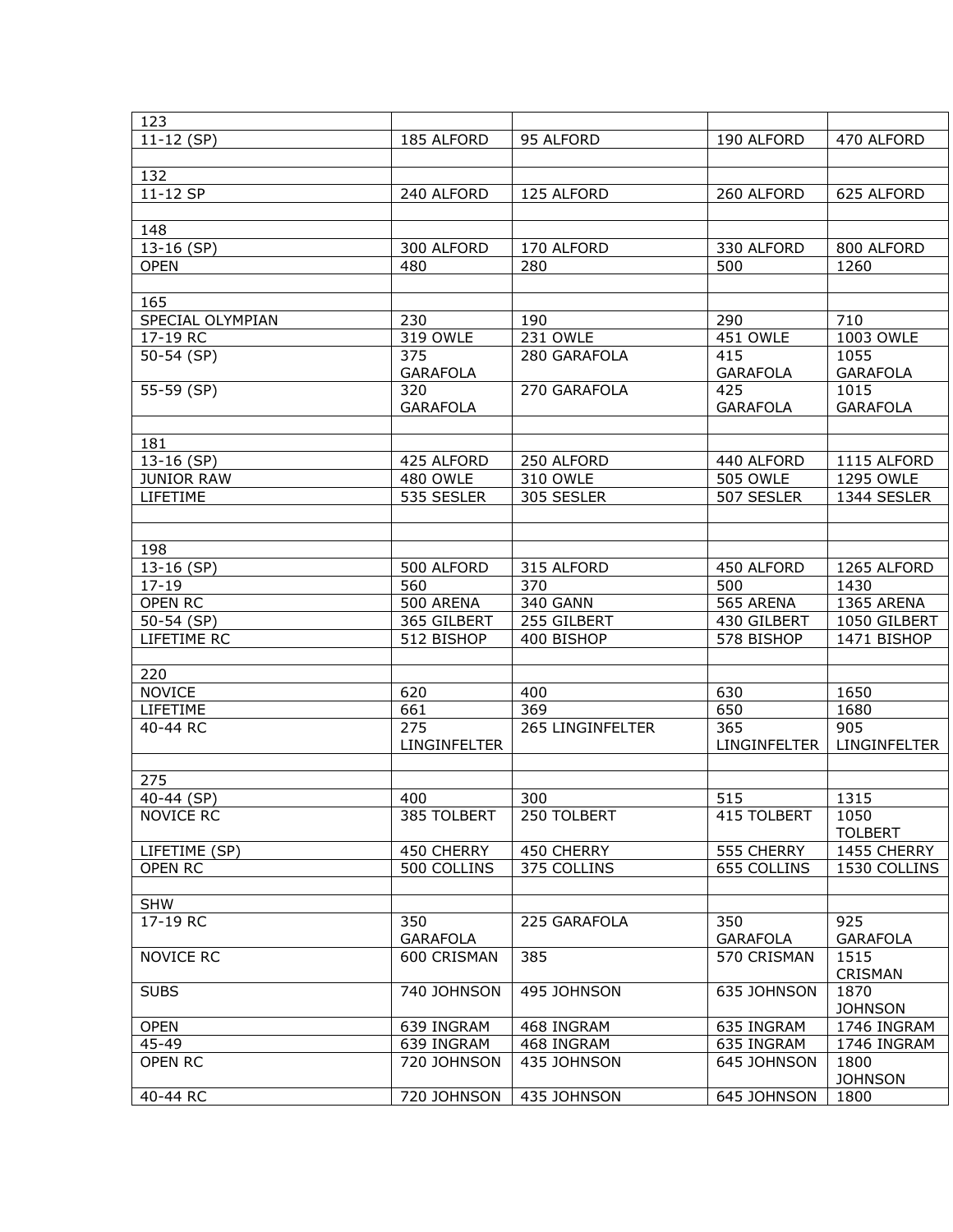|                   |                        |                  |                        | <b>JOHNSON</b> |
|-------------------|------------------------|------------------|------------------------|----------------|
|                   |                        |                  |                        |                |
|                   |                        |                  |                        |                |
|                   |                        |                  |                        |                |
|                   |                        |                  |                        |                |
| <b>BENCH ONLY</b> |                        | <b>DEADLIFT</b>  |                        |                |
|                   |                        | <b>ONLY</b>      |                        |                |
| 132               |                        | 181              |                        |                |
| 17-19 (SP)        | 185 SMITH              | 40-44 RAW        | 260<br><b>MCCURLEY</b> |                |
|                   |                        |                  |                        |                |
| 148               |                        | 220              |                        |                |
| 17-19 (SP)        | 225 SMITH              | <b>SUBS</b>      | 565 ADCOCK             |                |
| <b>JUNIOR RAW</b> | 187.5 SMITH            | <b>OPEN</b>      | 640 ARENA              |                |
|                   |                        |                  |                        |                |
|                   |                        | 242              |                        |                |
| 165               |                        | 50-54 RAW        | 425 PHILLIPS           |                |
| NOVICE (SP)       | 300                    |                  |                        |                |
| <b>JUNIOR RAW</b> | 300                    | 275              |                        |                |
| <b>OPEN RAW</b>   | 205 PORTER             | LIFETIME         | 500                    |                |
| WOMEN OPEN RAW    | 105 HALL               | <b>OPEN RAW</b>  | 700 COLLINS            |                |
|                   |                        |                  |                        |                |
| 181               |                        |                  |                        |                |
| OPEN (SP)         | 300                    |                  |                        |                |
| 40-49 (SP)        | 360                    |                  |                        |                |
| <b>OPEN RAW</b>   | 230<br><b>MCCURLEY</b> |                  |                        |                |
| <b>SUBS RAW</b>   | 237<br><b>MCCURLEY</b> | <b>POWERCURL</b> |                        |                |
| 198               |                        | 198              |                        |                |
| <b>OPEN RAW</b>   | 365 DUNCAN             | $50 - 59$        | 170<br>SWANSON         |                |
|                   |                        |                  |                        |                |
|                   |                        | 220              |                        |                |
| 220               |                        | 50-59            | 130 WOODS              |                |
| LIFETIME          | 455 BRICE              |                  |                        |                |
| <b>OPEN RAW</b>   | 405 DUNCAN             | 242              |                        |                |
| <b>OPEN</b>       | 455 BRICE              | $50 - 59$        | 145 PHILLIPS           |                |
| LIFETIME RAW      | 405 MOORE              |                  |                        |                |
| 65-69 RAW         | 400 WOOTEN             |                  |                        |                |
|                   |                        |                  |                        |                |
| 242               |                        | <b>REPS</b>      |                        |                |
| LIFETIME RAW      | 405 MOORE              | 242              |                        |                |
| OPEN (SP)         | 630<br>MILLRANY        | $50 - 54$        | 10 PHILLIPS            |                |
| <b>OPEN RAW</b>   | 405 MOORE              |                  |                        |                |
| 35-39 RAW         | 440 MORGAN             |                  |                        |                |
| 40-44 (SP)        | 330                    |                  |                        |                |
| 40-44 RAW         | 430 MOORE              |                  |                        |                |
| 45-49 (SP)        | 630                    |                  |                        |                |